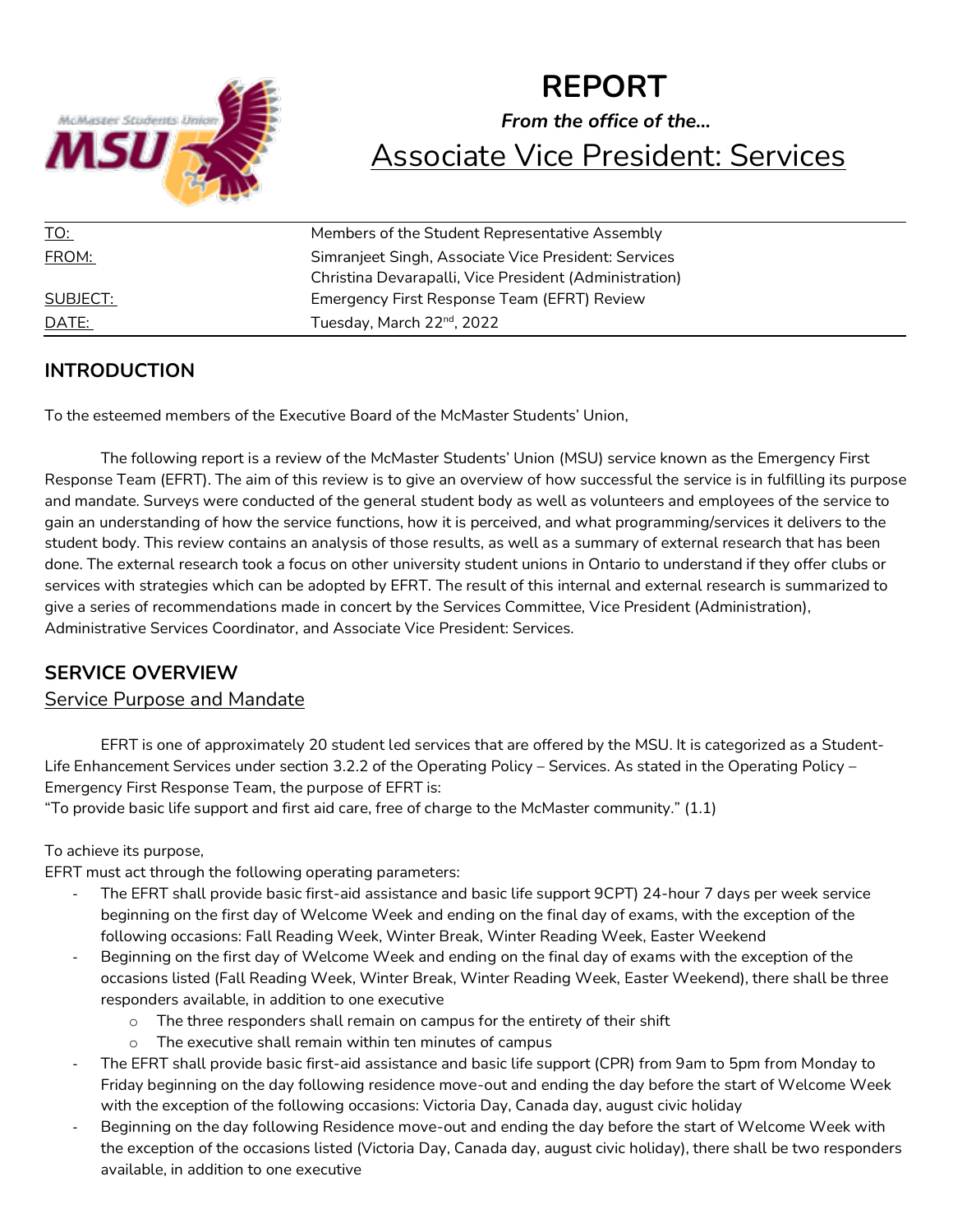- o The two responders shall remain on campus for the entirety of their shift
- o The one executive shall remain within ten minutes of campus
- The EFRT shall operate out of the EFRT office located in the McMaster Student University Center (MUSC) as well as respond to calls to the EFRT Response Line (905) 522-4135, the McMaster phone extension "88" or Emergency buttons on campus telephones
- The EFRT shall update the emergency health services that they provide by performing monthly training and individually completing continued medical education
	- o Responders must successfully complete formal mid-year evaluations and retraining at the beginning of the academic year (as determined by the executive members).
- The EFRT shall remain a confidential service with limited access to information to executive members and the medical director for quality assurance purposes
	- o Any information disclosed to the team shall not be identifiable and purely for educational purposes
	- o No patient information shall be discussed outside of the team
- The EFRT shall assist <c<aster Security Services in arranging transportation for patients to appropriate medical facilities
- The EFRT shall create public awareness about the emergency services available to the McMaster community
- The EFRT shall provide First Responders with the opportunity to further develop their first-aid skills
- The EFRT shall continually update its emergency health care services
- The EFRT shall promote the use of the "88" extension or "emergency" button on campus telephones as the primary means of requesting Emergency Response via McMaster Security Services

# Service Structure

EFRT is overseen by a Director and Assistant Director in part-time paid positions who then oversee a series of volunteers in various roles. The Director plays the main leadership role, with their purpose to allow EFRT to achieve its mandate and supporting the other executives in fulfilling their responsibilities. The Director is also the main individual responsible for the budget of EFRT, and the person who sets specific, actionable goals for new/modified programming or changes in service purpose in their year plan based on consultations, research, and their personal views.

The Assistant Director works as a bridge between the other executives and Director, and aids in providing leadership to the entire team. In addition to this supportive role, they also lead the delivery of Canadian Red Cross, First Aid, and CPR courses to the entire EFRT team.

The Training Coordinator leads the creation and delivery of regular training modules to the EFRT Team. Their purpose is to ensure that all members of the EFRT team are in fact able to deliver basic life support care to students in need and have the tools to manage health emergencies they are likely to be presented with.

The Scheduling Coordinator is responsible for proper scheduling of all responders to shift times in keeping with expectations for weekly EFRT work, while being aware of their availability with class, work, and other extracurricular obligations. They create schedules on a monthly cycle.

The Public Relations Coordinator organizes all community relations and promotional activities and materials. They ensure that EFRT programming, events, and services are well described through social media and other platforms and the services can communicate effectively with the greater student body.

The Internal Coordinator keeps records of all inventories, equipment, supplies, and tools held and used by EFRT. This is to ensure that EFRT is constantly aware of what resources it has at its disposable to ensure effective delivery of services, and if further resources need to be procured for specific uses.

The responders are the EFRT volunteers tasked with delivery of emergency healthcare services to the student body during healthcare emergencies. These individuals serve as the main group through "face to face" interaction occurs between EFRT and students.

The Medical Director is the sole authority over all medical records and responsible for approving changes to first aid and emergency care policies and procedures of EFRT. Essentially, they ensure that EFRT is successfully able to provide students with appropriate basic emergency health care in keeping with best practises.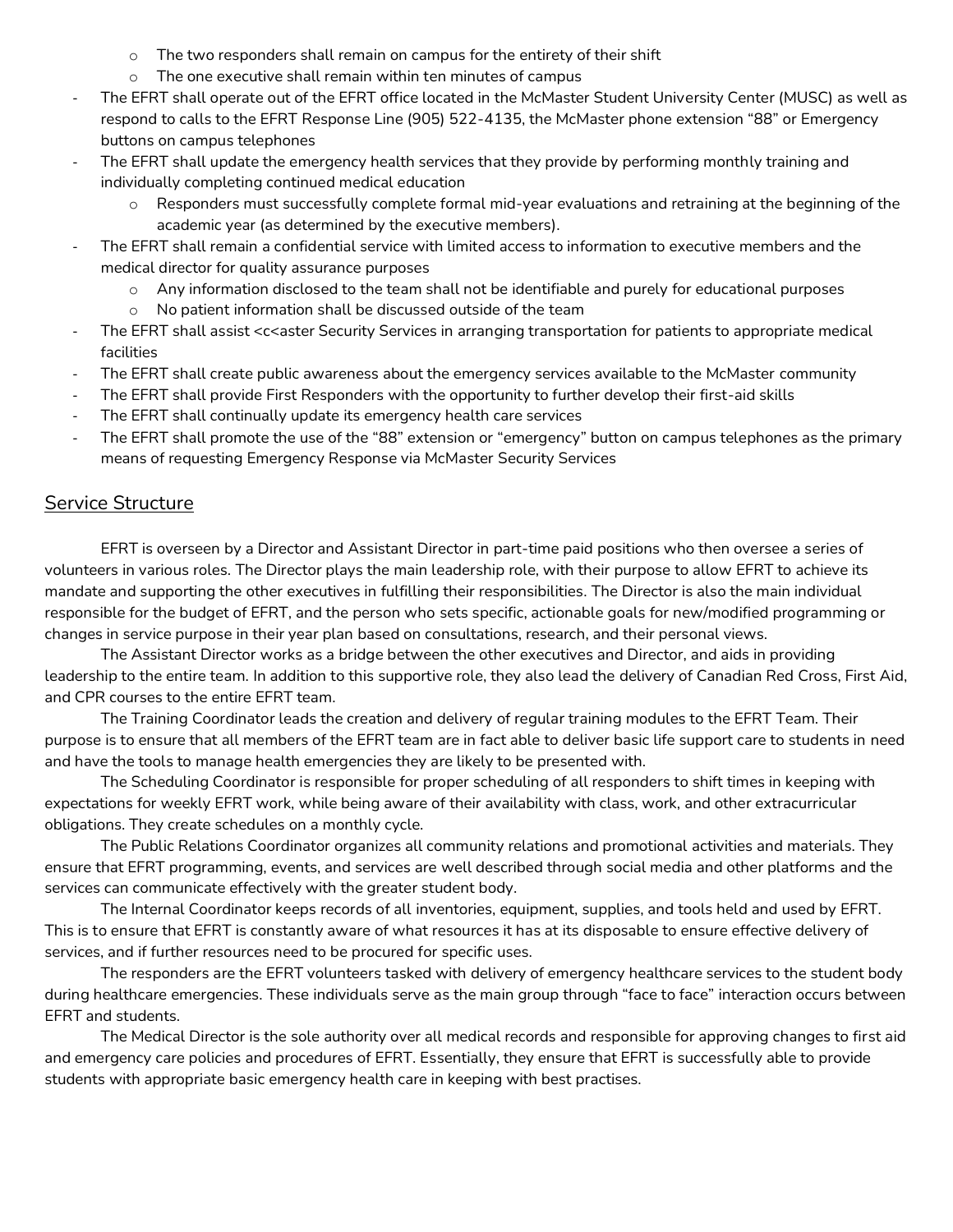# **INTERNAL RESEARCH**

#### General Student Body Survey

The general student body survey consisted of 29 questions to gauge how effectively EFRT delivers its services to the student body. This allows for reviewers to understand how the student body perceives the service and will allow us to gain an understanding of where there exist areas to make service delivery or communication with the student body more efficient. There were 145 responses to the survey, with the plurality from first year students. As this represents only about 0.5% of the student body, this is not a highly representative sample.

The greatest number of responses came from Science students (31%) followed by Social Science students (16.6%). Approximately 90% of respondents were domestic students from Ontario, with those from out of province and international students making up the remainder.

In order of greatest to least number of respondents, the three largest ethno-racial groups were White/European, East or Southeast Asian, and South Asian. Cisgender women made up the supermajority of respondents (73.6%) with most of the remainder made up of cisgender men, and about 8% made up of individuals of various non-cisgender identities. About 80% of respondents were heterosexual, with the remaining 20% comprising various homosexual, asexual, and bi/poly/pansexual identities.

Each of the three options of residence (those who live in McMaster residences, students who live in off-campus housing, and students who commute) were selected by approximately 1/3 of respondents. Average annual family income appeared to be within the range of \$100,000 to \$150,000, with most respondents originating from family units composted of four to five individuals.

Generally, respondents felt that the role of EFRT (from the definition provided) was appropriate and should be expanded. Most stated they had first learned of EFRT through Welcome Week events, friends/acquaintances, posters and promotional materials, and through the EFRT Instagram. These four methods of communication were also the main means by which respondents continued to hear of or interact with EFRT after having already learned of the service. About one quarter of respondents had no knowledge of EFRT before the survey. A figure shows all of the results below



**Figure 1.** A figure to show the various platforms on which respondents interacted with EFRT.

Approximately 17% of respondents had called EFRT for either a personal emergency or that of a friend, while the remainder had not. About 75% of respondents either agreed or strongly agreed that the existing methods to contact EFRT were simple, fast, and straightforward.

Regarding performance during calls, strong majorities expressed that EFRT had performed very well during all aspects of delivering medical care. Over 90% felt EFRT was punctual when responding to calls, about 80% felt comfortable when interacting with EFRT responders, about 75% felt EFRT was able to help appropriately and that communication was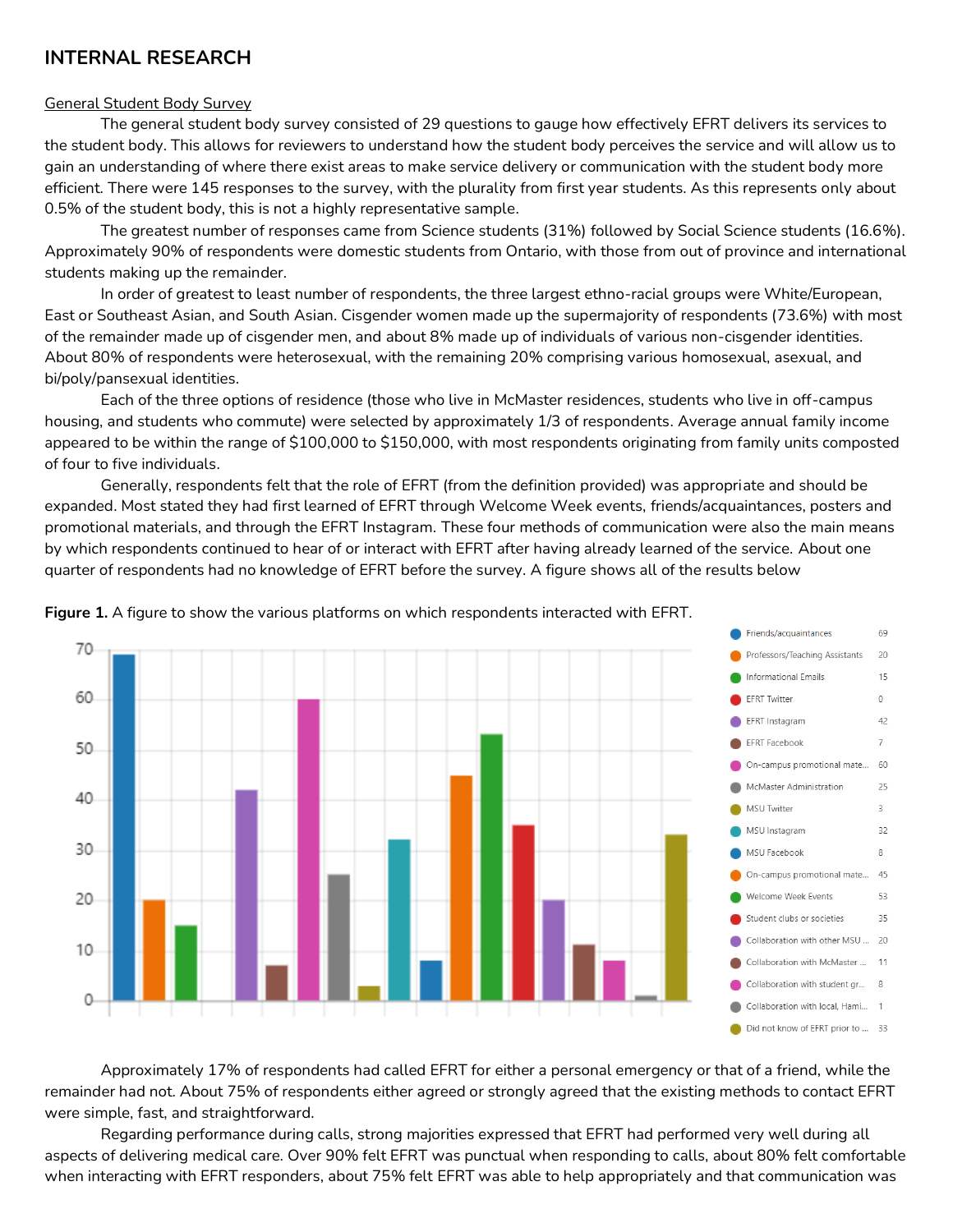effective, with clear majorities also expressing that they knew of following healthcare steps and the fact they could contact EFRT for further assistance.

#### **Figure 2.** A figure to show respondent perception and experiences during EFRT responses during emergencies.



Regarding whether other support staff should accompany responders, about 67% of respondents felt they would be most comfortable if a paramedic could accompany EFRT responders to calls, while private security contractors were most strongly opposed by respondents, with 43% selecting them as the last option for individuals to accompany EFRT responders. Generally, social workers were the second most preferred group (after paramedics) to accompany EFRT responders to calls, with police being the second least supported group, and McMaster Special Constables landing in the middle regarding respondent sentiment.

Finally, respondents expressed a moderately strong desire for webinars, social media campaigns, and talks by speakers regarding healthcare topics to return as a hallmark part of EFRT programming. About 38% of those who expressed an opinion felt that such programs should be increased, while about 57% preferred the status quo in which such programming is of secondary priority. Only about 5% of respondents felt that webinars, social media campaigns, and talks by speakers should be removed entirely to give EFRT a strong, singular focus on delivering emergency response care.

#### Volunteer and Executive Survey

The executive and volunteer survey consisted of 60 questions to gauge how effectively EFRT's executives and volunteers view its functioning and delivery of services to the student body. This allows for reviewers to understand how the leadership and volunteers of EFRT perceives the service and will allow us to gain an understanding of where areas for improvement exist. There were 16 responses to the survey (about 80% of whom were responders), which represents approximately 40% of all executives and volunteers with EFRT.

Health Science represents the faculty from which the greatest number of volunteers and executives originate, with half from that faculty. Science is a distant second, with 25% of volunteers from that faculty. Second year and fourth year students represent the years with the greatest number of respondents, with approximately 90% of respondents being domestic students from Ontario, with the remainder fully composed of out-of-province domestic students.

In order of greatest to least number of respondents, the three largest ethno-racial groups were East or Southeast Asian, White/European, and those of mixed ethno-racial origin. Cisgender men made up a slight majority of respondents (53.3%) with most of the remainder made up of cisgender women, and one respondent having a non-cisgender identity. Slightly more than half of respondents were heterosexual, with virtually of the remainder having either a homosexual/gay or bi/poly/pansexual identity.

The vast majority of respondents live in off-campus housing, with the next largest group commuting, and one respondent living in a McMaster residence. Average annual family income appeared to be within the range of \$100,000 to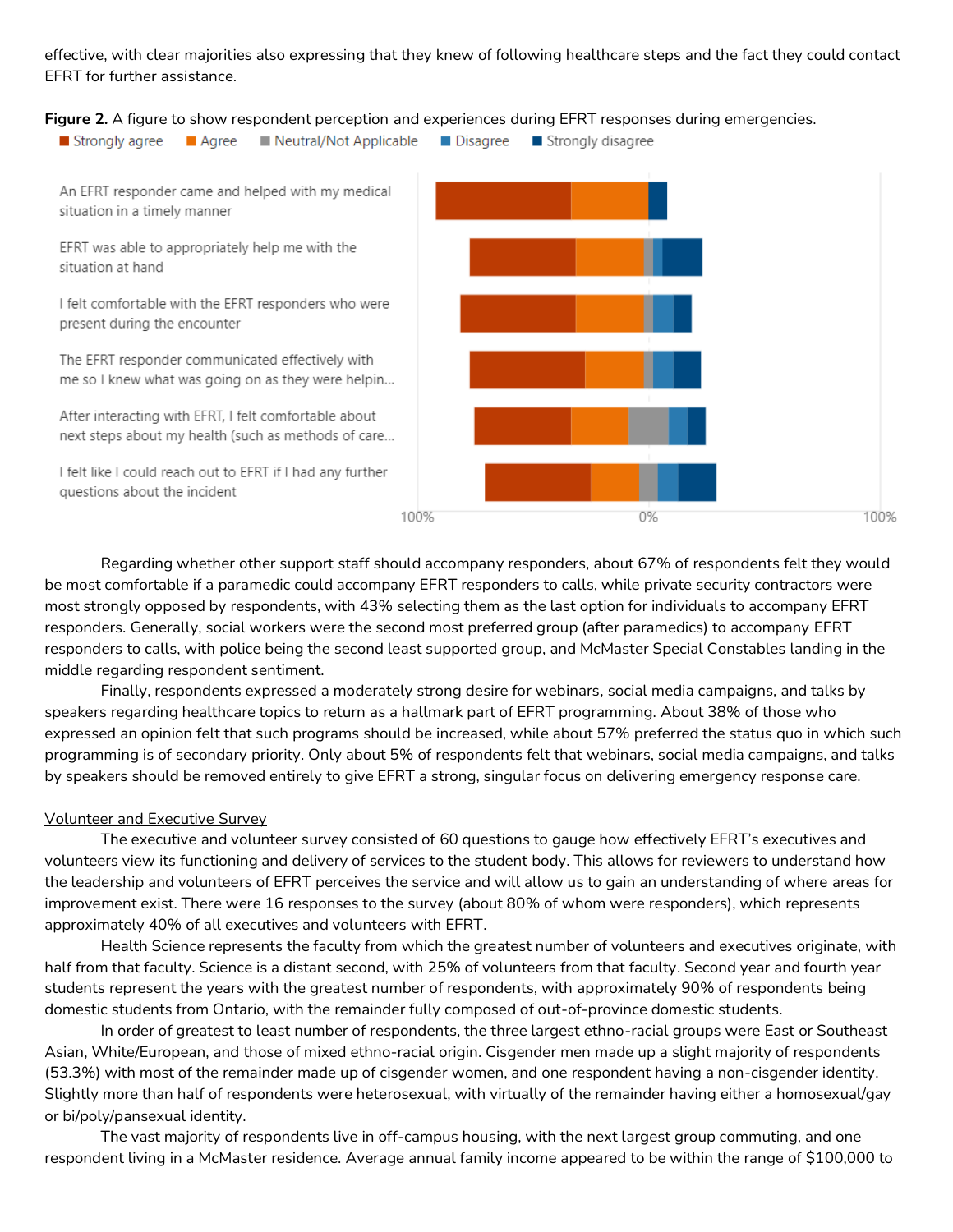\$150,000, though near the higher end of that threshold. Most respondents originated from family units composted of four individuals, with both parents/guardians having an average of a Bachelor's degree in education.

Generally, respondents felt that the role of EFRT (from the definition provided) was appropriate, but unlike the general student body survey, were more lukewarm regarding expansion and hoped to keep the status quo. Most stated they had first learned of EFRT through friends/acquaintances, the EFRT Instagram, and through the Welcome Week events. These three methods of communication, in addition to the EFRT Facebook and physical promotional materials (such as posters) were also the main means by which respondents continued to hear of or interact with EFRT after having already learned of the service. Collaboration with MSU Services, McMaster University services/initiatives, student clubs/groups, and greater use of the EFRT Instagram were methods viewed by the respondents as the most effective means by which the awareness of EFRT can be expanded.



**Figure 3.** A figure to show platforms/methods which EFRT executives/volunteers believe should be used to expand awareness of the service.

Communication between EFRT and both the Marketing & Communications Department and the Underground was viewed as being quite efficient. However, communication between EFRT and MSU Administration was viewed through a more lukewarm lens. Job descriptions were also generally seen as being appropriate to expected task and work. Similarly, the workload expected of individuals did not generally impede on other responsibilities had by respondents, though there does appear opportunity for improvement. The hiring process was viewed as being fair and legitimate by the vast majority. In addition, volunteers expressed that they generally felt comfortable during trainings, during calls, and during other events. They felt that they were also able to reach out to executives in the case of concerns or questions, and to receive other support during calls, after calls, during training, and during other events. An important point of note is that while respondents did feel there was generally enough time to decompress and emotionally/physically recover after calls, the responses indicated potential for burnout/overburdening in a large minority.

Furthermore, events such as team building exercises, weekly trainings, competencies, and group events were generally viewed as being very appropriate, effective, and useful. Only regarding Equity, Diversity, and Inclusion training was there a degree of disagreement, as some viewed them as appropriate, while other felt areas for improvement exist, though the reliability of this is hampered by the low number of responses to this question (7 responses).

The accessibility, ease, speed at which respondents felt they could respond to calls was also quite high, meaning the views of how successfully the service fulfills its primary goal were quite positive. However, there was a notable number of respondents who felt they had to arrive late or miss other obligations such as classes, work, and other extracurricular obligations due to EFRT, despite appropriate scheduling to ensure no such conflicts should have arisen.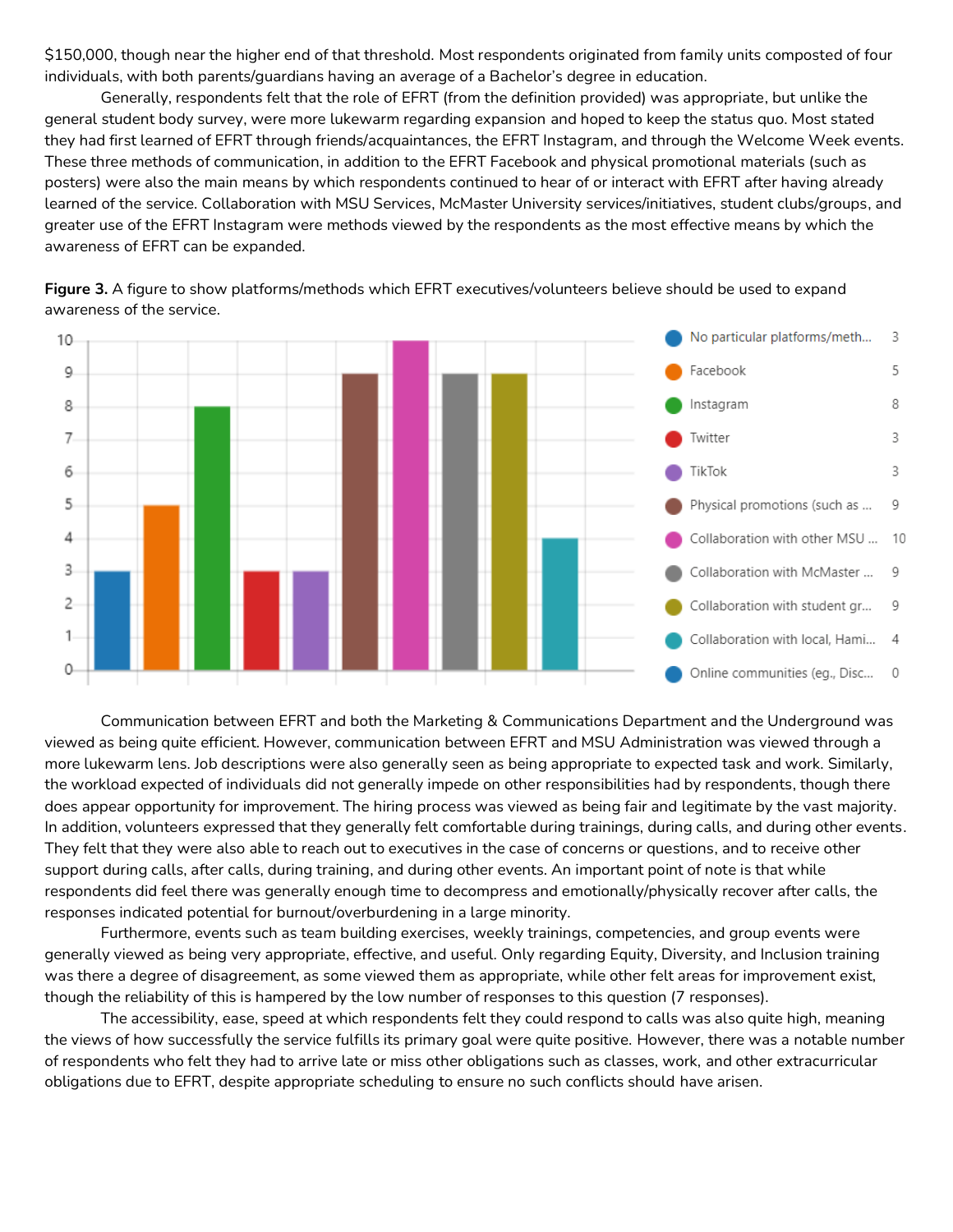**Figure 4.** A figure to show the frequency at which responders had to arrive late or miss other academic, work, or extracurricular obligations due to EFRT despite originally being scheduled to ensure no conflicts should exist.

Never **Rarely** Occassionally ■ Often  $\blacksquare$  Regularly Needed to arrive late for a class, work, or another extracurricular (despite scheduled to not have a... Needed to leave class, work, or another extracurricular (despite scheduled to not have a conflict) to respond... Had to informally reschedule (either by informing Scheduling Coordinator or switching shifts with...

100%

Regarding Security Services' collaboration with EFRT, respondents felt that generally, McMaster Special Constables were punctual, were able to appropriate provide support when needed, and their presence made responders feel significantly safer than they otherwise would have. Respondents expressed strong support for maintaining the present arrangement and ensuring responders are accompanied by support staff.

0%

100%

Regarding whether other support staff should accompany responders, 37.5% of respondents felt they would be most comfortable if a paramedic could accompany EFRT responders to calls, while another 37.5% felt most comfortable with McMaster Special Constables. When viewing all assignments of preference by respondents, McMaster Special Constables appear to be the slight favourite, with paramedics a close second and social workers holding the third position. Police were most strongly opposed by respondents, with private security contractors being second most strongly opposed by respondents.

The EFRT Main Office, loft, washroom, fridge, bikes, and other common tools/supplies/resources were almost universally viewed as being cleanly, accessible, inviting, usable, and well-maintained, allowing them to serve their functions well. An area for improvement however is regarding snacks and availability of food items. Respondents noted the need to purchase or bring personal snacks and meals virtually all shifts. Increased availability of snacks and meals is a prudent course of action to allow improvement of morale amongst the EFRT community.

### **EXTERNAL RESEARCH**

As a part of the external research strategy, Services Committee embarked on a research planning aimed to review all undergraduate student unions of universities in Ontario. While this goal was not met, in total, detailed information of relevant structures at other institutions was collected from more than 10 Ontario universities. This has helped shed light on the interesting and unique arrangements which exist at other educational institutions, and important areas in which the MSU can potentially improve delivery of programming by EFRT. Services similar to EFRT existed at basically all undergraduate student unions into which research was conducted.

Brock University community offers a First Responders program aimed at delivering first aid. However, little information is available about the breadth of the service, hours of operation, or if there are any supportive advocacy initiatives included within the service. When looking at the Carleton University Community, we see that the Carleton University Student Response Team is the service most like EFRT. CUSERT is run not by the Carleton Undergraduate Student Alliance, but by the University's safety services. It offers 24/7 first aid response and also provides services during large events. CUSERT is made up of 40 volunteers who have Canadian Red Cross certifications of standards matching those held by EFRT volunteers. There does appear to be no advocacy or health promotion related aspect of CUSERT, though it is unclear is this is done at a smaller scale via social media or other platforms.

The Guelph Central Student Association also has an EFRT-esque service, that offers 24/7 operations during the academic year at all times except for on holidays. It seems similarly robust to EFRT and CUSERT in the types of first aid care it can delivery. A notable area where it and CUSERT are lacking appears to be in lack of specific mental health support training, an attribute that separates EFRT from most other similar services. However, the service within the Guelph community is unique in that it is a partner with the Canadian Red Cross and offers opportunities for non-volunteers to gain training and certification at the Standard First Aid & CPR level. Potentially seeing if a similar capability can be adopted by EFRT may increase the positive impact had on the student community.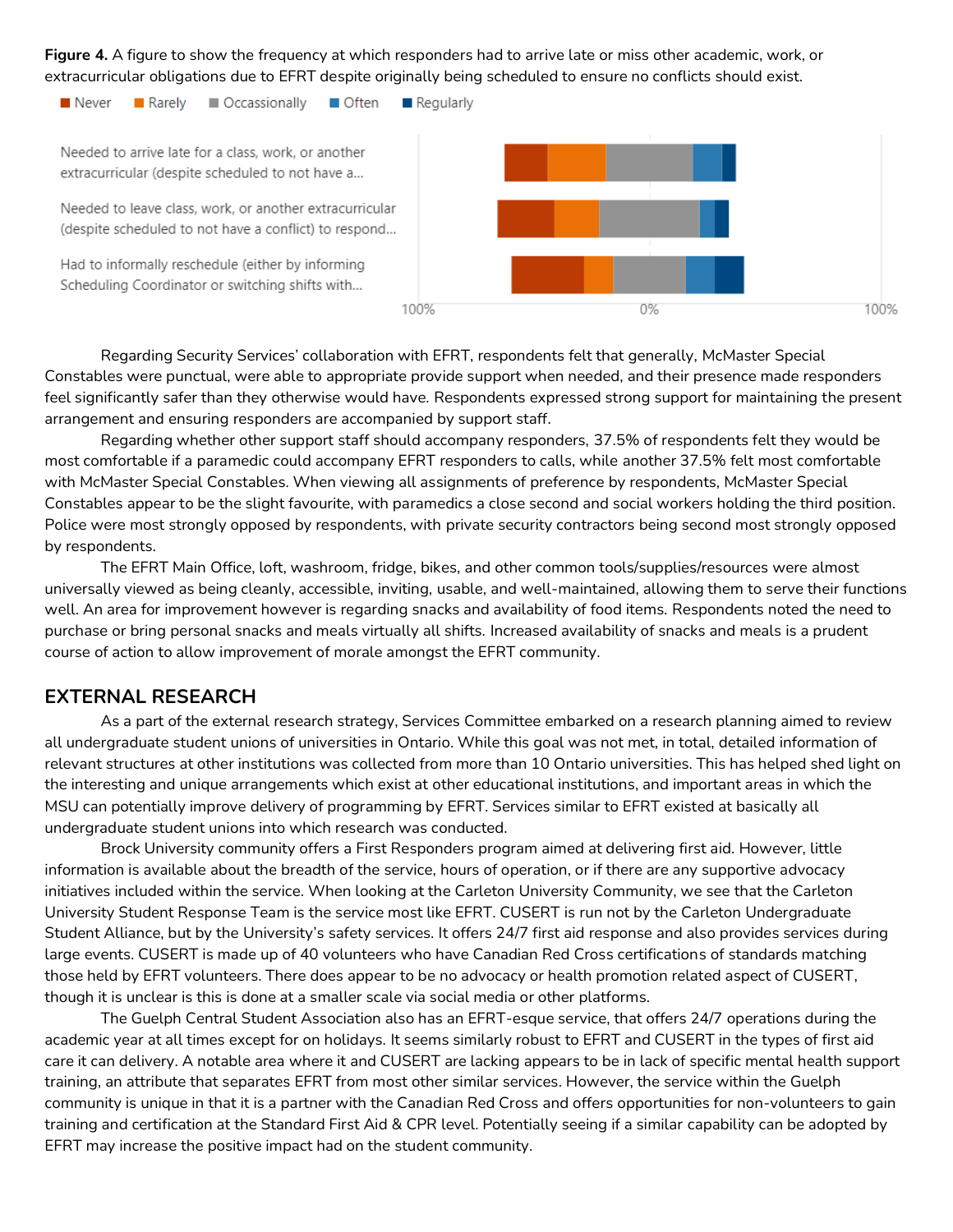The Alma Mater Society, the undergraduate student union of Queen's University offers a service known as the Queen's Special Constables. This service appears to be more aimed at having a student group that can help prevent crime or dangerous and ill-advised activities within students. Nonetheless, all volunteers a part of this service carry naloxone, first air kids, and have Standard First Aid and CPR training, thus appear to fulfill a role akin to EFRT. The more formalized, policeesque arrangement within the Queen's community is a significant departure from what exists at McMaster. This strategy should likely be avoided due to implications its adoption may have on the perception of the MSU and trust afforded to EFRT.

The different branches of the University of Toronto also showcase unique approaches. The Campus emergency response team for the St. George Campus of U of T is a recognized student group that offers first aid courses, provides services at large events, and also offers emergency first aid in a manner similar to the service at Carleton. Meanwhile, the Scarborough campus has a group called the Emergency Medical Response Group (EMRG) which offers basically all services of EFRT, but includes publicly available Standard First Aid & CPR courses akin to the service of the Guelph community. The University of Western Ontario appears to also have a student union-led EFRT-equivalent service which has developed services akin to those seen in the Guelph community, meaning everything offered by EFRT plus publicly available Standard First Aid & CPR trainings. The University of Windsor's student union has a service very similar to EFRT in terms of resources and supports while also lacking any Standard First Aid & CPR training to the general public.

The University of Ottawa community is an interesting exception, as it appears to have no student-led volunteer service akin to EFRT, with all first aid and emergency response activities led by campus security services.

In summary, we see that the services offered by EFRT are very similar to what is offered at other southern Ontario undergraduate student unions. EFRT could likely pursue furthering of its impact on the student body by expanding access of Standard First Aid & CPR trainings to those outside of its volunteer base.

### **CONCLUSION**

From the information gathered through surveying of the student body and volunteers + executives of EFRT, it is evident that EFRT makes up a very important factor of the fabric of the MSU. Its services are vital to the safety of students, and it is an important factor ensuring emergency health services are readily accessible. While EFRT excels in the vast majority of metrics, this review has unveiled a few areas in which EFRT service delivery can be improved to ensure it continues to represent a high standard of care.

Firstly, the survey results have unveiled what appears to be a strong want in the student body for individuals other than McMaster Special Constables to assist EFRT. EFRT itself has a very strong and positive relationship with McMaster Special Constables. Thus, the MSU should potentially investigate if other professionals such as paramedics or social workers are able to accompany EFRT responders in calls in some circumstances, including whether this would be economically feasible for either the MSU or McMaster to incorporate as an in-community resource outside of those available through publicly offered Emergency Medical Services.

Furthermore, survey results revealed a moderately strong desire for EFRT to promote health and wellness generally. Thus, EFRT should invest in collaborations with SHEC and other campus-based health and wellness advocacy groups as a supplementary aspect of service delivery. This can be left up to the leadership of EFRT as to how it is implemented, but examples include either EFRT holding webinars, workshops, or talks by speakers, or supporting existing events done by other groups.

In addition, there should be continued strong usage of Instagram due to its near ubiquity amongst the student body. Simultaneously, there should be a strong focus on potentially adding TikTok as a new platform as it was strongly expressed by the student body as an area in which EFRT should have a presence.

Hiring of more volunteers to work as responders is also a task that should be undertaken by EFRT in the future as many felt overburdened by current obligations, especially as their EFRT responsibilities sometimes impede on other academic, extracurricular, and professional obligations.

Increasing availability of snacks and occasional free meals would also be a useful method of boosting morale. Thus, this initiative and should be implemented in coming years, especially as it can be a useful method to ensure EFRT responders are prepared for calls and can decompress after calls.

The sixth recommendation states that the MSU should investigate the conversion of the Director of EFRT role into a one-year Student Opportunity Position (SOP) as the associated increase in hours-worked and responsibilities may be more in line with the demands of EFRT. This should be investigated by the Administrative Services Coordinator, Human Resources Department, General Manager, Vice President (Administration), Director of Finance, and Vice President (Finance) among others.